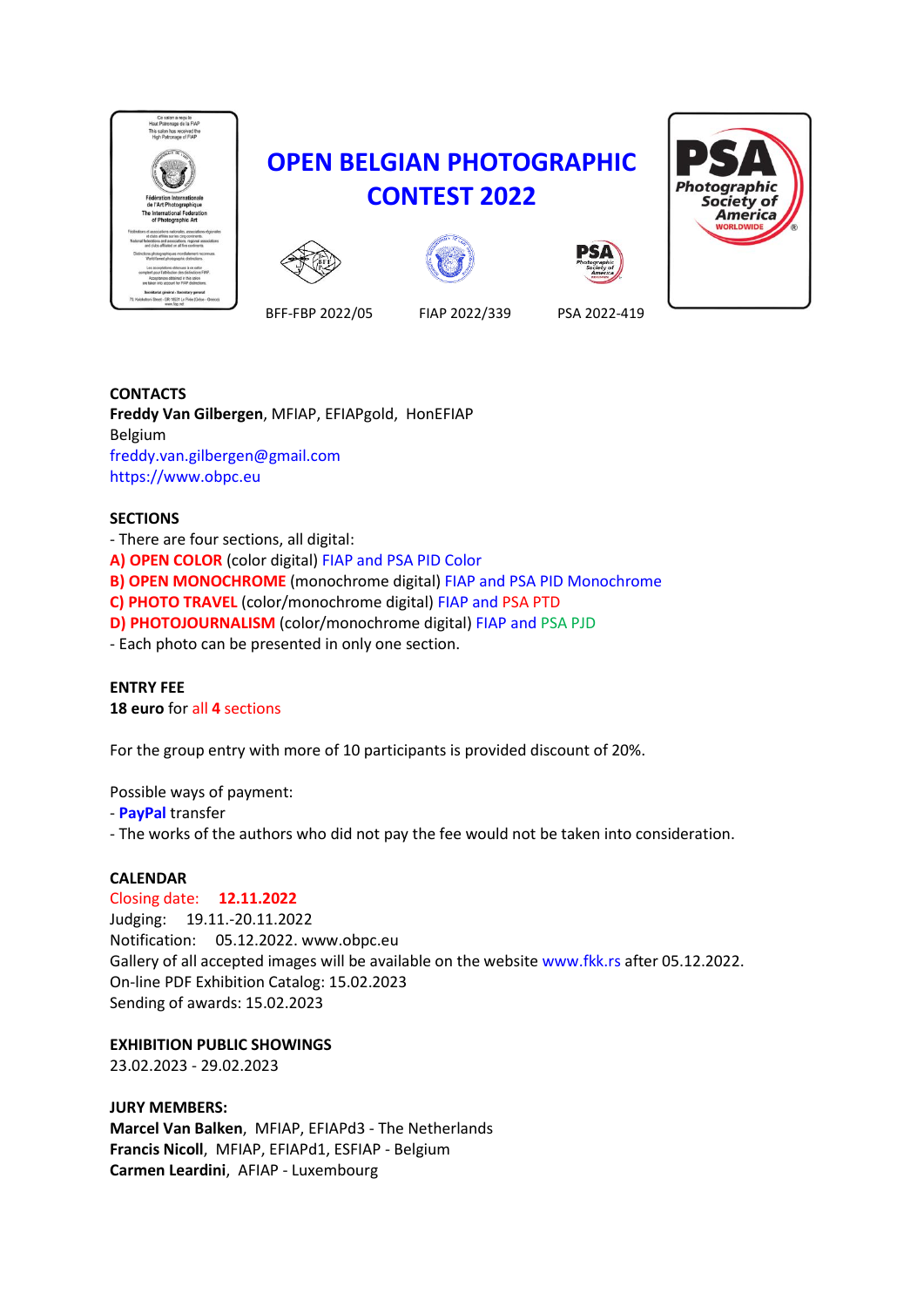# **AWARDS (132 awards in total)**

#### **FIAP Blue Badge for the best Author**

**FIAP** Gold medal in each section (4 altogether) **PSA** Gold medal in each section (4 altogether) **BFF/FBP** Gold medal in each section (4 altogether) **BFF/FBP** Silver medal in each section (4 altogether) **BFF/FBP** Bronze medal in each section (4 altogether) + 4 **FIAP HM** in each section (16 altogether) + 4 **PSA HM** in each section (16 altogether)

+ 20 **Salon HM** in each section (80 altogether)

The jury reserves the right to grant additional awards. Each author can receive only one award in each of the section. The decision of the jury is final and irrevocable, complaints are not possible.

#### **CATALOG**

PDF Downloadable from web site by exhibitors on our web site: www.fkk.rs

#### **GENERAL CONDITIONS**

#### **IMAGE AND ENTRY REQUIREMENTS**

This exhibition is open to anyone; however, an entry may be rejected when the Sponsor or the Exhibition Organizers, in their reasonable discretion, believes the entry does not conform to exhibition rules and these Conditions of Entry. Membership in any photographic organization is not required.

**Sanctions:** Entries will not be accepted from any entrant who is currently sanctioned by PSA.

#### **PSA Star Ratings**

To receive proper Star ratings credit from PSA, entrants must provide their names and country exactly the same in each exhibition. Aliases are not permitted. Please contact PSA in the event of name changes or relocating to another country

#### **Image Creation**

Entries must originate as photographs (image-captures of objects via light sensitivity) made by the entrant on photographic emulsion or acquired digitally. .

#### **Certification:**

By virtue of submitting an image, the entrant certifies the work as his or her own (.Images may not incorporate elements produced by anyone else (for example: clip art, images or art by others downloaded from the Internet). Aliases are not allowed. The entrant permits the sponsors to reproduce all or part of the entered material free of charge for publication and/or display in media related to the exhibition. This may include low resolution posting on a website. Note: Entrants who indicate that their images may not be reproduced or used "will not be eligible for awards" or inclusion in audio-visuals of the exhibition "and could be subject to disqualification" by the exhibition sponsors. The exhibition assumes no liability of any misuse of copyright

#### **Alteration and Computer Generation**

Subject to Divisional restrictions (particularly Nature, Photo Travel, and Photojournalism) images may be altered, either electronically or otherwise, by the maker. Adjustments to enhance images or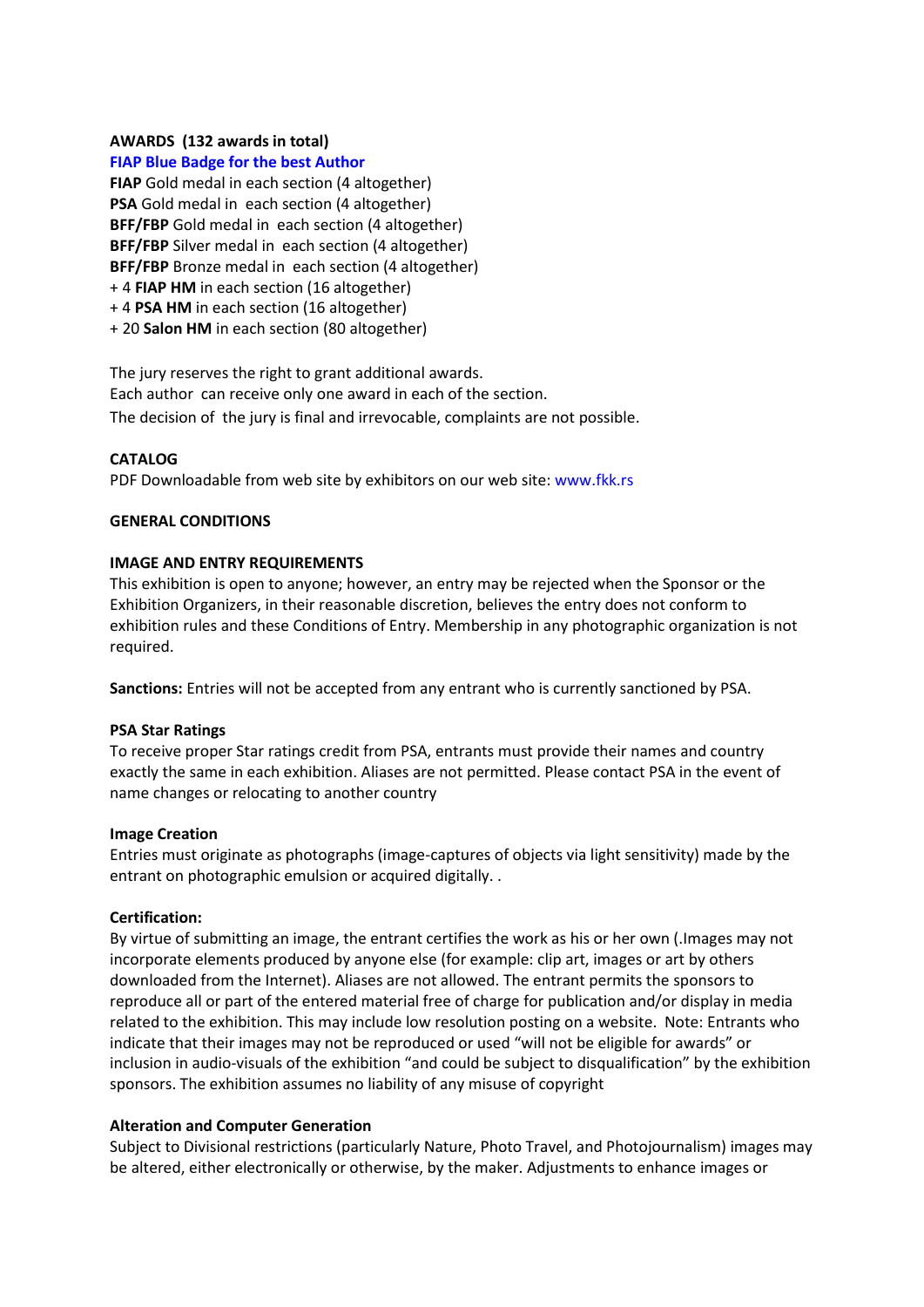creatively modify images are allowed providing the underlying photograph is retained in a way that is obvious to the viewer. Images may not be constructed entirely with a computer, and must be the sole work of the author. All parts of the image have to be photographed by the author who is holding the copyright of all works submitted

### **Re-use of accepted images:**

Once an image has been accepted in a PSA Recognized exhibition, any identical image, or near identical image, may not, in future, be entered or re-entered in any section of the same Division Star Ratings class in that exhibition regardless of media, format, or title; may not be re-titled for entry into any other PSA Recognized exhibition, including translation into another language.

**Entry:** An Entry consists of, up to and including, four (4) images entered by a single Entrant into the same Section. An entrant may only enter a specific Section once.

#### **Titles:**

Each image must have a unique title. That unique title must be used for entry of that image or of an Identical Image into any and all PSA-Recognized exhibitions. Titles must be 35 characters or fewer. No titles may be visible to the judges, and nothing in the image may identify the maker. Titles must not include file extensions such as .jpg or .jpeg (or any other camera capture filenames), or words such as "untitled" or "no title". Titles may not consist solely of numbers.

# **Color and Monochrome:**

Color and Monochrome images from the same capture that share substantial pictorial content in common will be considered the same image and must be given the same title.

However, PSA members working on Galaxy and Diamond Star Ratings are allowed to continue using different titles of monochrome versions and color versions of the same capture that have already been accepted until the required number of acceptances for those titles has been completed.

#### **PHOTOGRAPHS**

# AUTHORS MUST FILL OUT ENTRY FORM AND SUBMIT PHOTOS ONLINE

common online meetings in order to designate the awards.

- No requirements for file names, file name should be as you would want it to appear in the catalogue (same as title name).

- Photos must be in JPG file format, Max. image width (horizontal) is 1920 pix. Max. image height (vertical) is 1080 pix. in 300 dpi. compression 7-12, max 2Mb.

#### **ORGANISATION**

The Exhibition will be conducted in accordance with the rules of the PSA and FIAP

An entrant's images will not be presented to the judges consecutively. An entrant's four images will be distributed throughout four rounds of judging in that section. Distribution of images will be in the same round order as submitted by the entrant.

An image may be entered in only one section where acceptances of that image in multiple sections would be eligible for the same star path.

#### **JUDGING METHOD**

An entrant's four images will be distributed through out four rounds of judging for that section. Each round of judging will not contain more than ONE image from each entrant. Remote on-line judging of images will be with calibrated computer monitors (minimum 19 inches) or high definition TV screens at 100% of the submitted pixel size (1920x1080 pix). Images may not be changed by the exhibition prior to or during judging. The online judgements will be finalized in a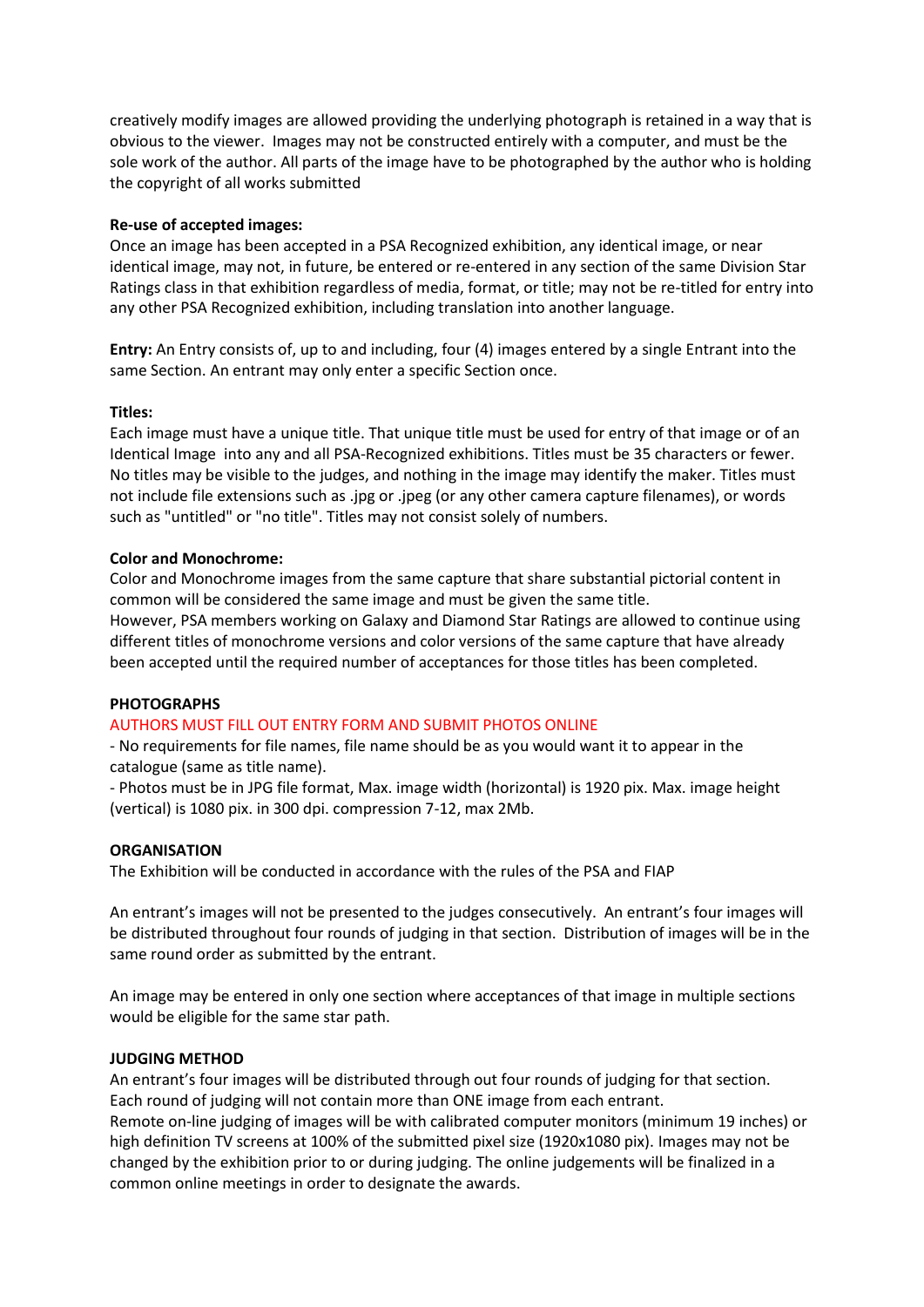Equipment will not resize any submitted images or change the aspect ratio of the original image to "Fit to screen" or to "Fill screen" by monitors or HDTV equipment.

All information, including image file names, provided to the judges for remote judging must retain complete anonymity of the entrants and not provide the judges with any means of determining any entrant's personal details, such as name, email address, or country.

#### **DATA PROTECTION**

By entering this exhibition, you are explicitly consenting to the personal details you have supplied, including email addresses, being held, processed and used by the exhibition organizers for purposes associated with this exhibition. You also explicitly consent to such information being sent to organizations that have accorded official recognition, patronage or accreditation to this exhibition. You acknowledge and accept that entering this exhibition means that the status and results of your entry may be made public.

#### **RULES**

# **Breaches of Rules**

#### **FIAP:**

The mention that by the sole act of submitting his/her images or files to a salon under FIAP Patronage, the entrant accepts without exception and with no objection the following terms: - that the submitted images can be investigated by FIAP to establish if these obey to FIAP regulations and definitions even if the entrant is not a member of FIAP, - that FIAP will use any means at its disposal for this undertaking, - that any refusal to cooperate with FIAP or any refusal to submit the original files as captured by the camera, or failure to provide sufficient evidence, will be sanctioned by FIAP, that in case of sanctions following the non compliance with FIAP regulations, the name of the entrant will be released in any form useful to inform the breaches of the rules. It is recommended to leave the EXIF data in the submitted files intact in order to ease eventual investigations. If, at any time, it is determined in the reasonable discretion of the exhibition organizer or the judges before, during, or after the judging of an exhibition that an entrant has submitted entries where one or more images may fail to comply with these Conditions of Entry, including the stated definitions, the exhibition organizers reserve the right to delete the entry from the exhibition and void any or all acceptances or awards in connection with the exhibition. Fees may be forfeited or refunded in these circumstances. The entrant acknowledges that the decision of the exhibition organizers or the judges is final.

#### **PSA**

In order to ensure that images comply with the Conditions of Entry and definitions, the exhibition organizers may carry out reasonable measures to verify that:

a) the images are the original work of the entrant and

b) the images comply with the rules and definitions as set out in these Conditions of Entry

These steps include, but are not limited to, questioning any entrant, requiring the submission of RAW files or other digital files representing the original capture of the submitted image(s), confronting the entrant with evidence that one or more submitted images fails to comply with the Conditions of Entry (also known as Entry Rules), and offering the entrant a reasonable opportunity to provide counter evidence to refute the exhibition organizer's evidence by a set deadline. Such entries that are not cleared or are still questionable after the entrant has presented evidence may be considered in breach of these Conditions of Entry, and declined. Such entries may be referred to PSA for further investigation of possible ethics violations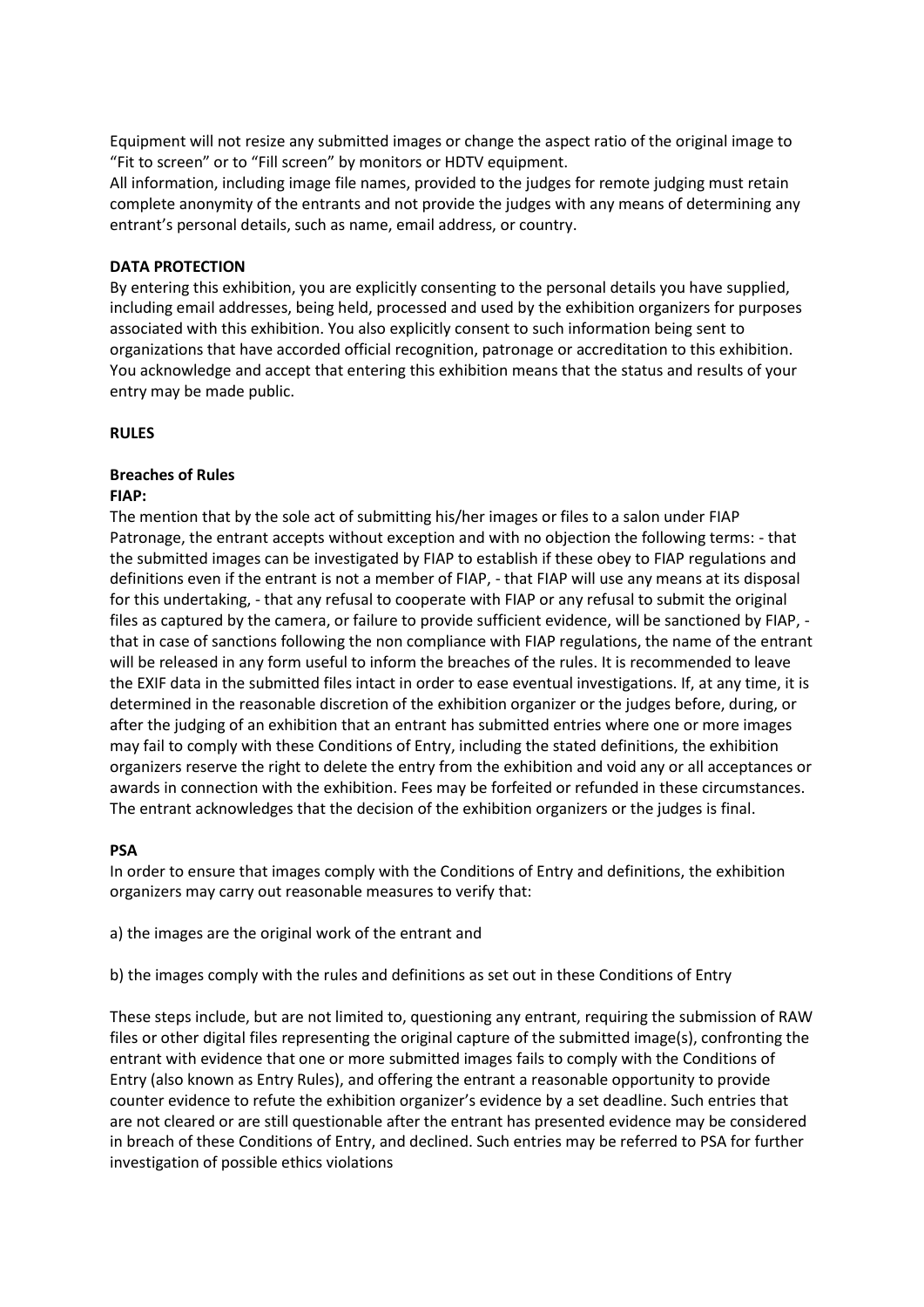PSA retains the right to investigate in any way all complaints/suspicions of breaches of entry conditions, impose sanctions if deemed necessary, void the acceptances of any image found to violate the PSA rules, include the entrant's name on the list of sanctions provided to Exhibitions, and share such investigations with FIAP. Entrants automatically agree to these terms by the act of entering the Exhibition and agree to cooperate with any investigation.

If another party is submitting images on the entrant's behalf, the entrant will still be held responsible for adhering to these Conditions of Entry (Entry Rules) **and will be subject to sanction for any violations** to these Conditions of Entry and PSA's Statement of Ethics that may result.

# **NOTICE:**

**FIAP NOTICE:** In order to have legal authority on those who do not respect the rules of FIAP, the organiser must make sure that all participants of an online event under FIAP Patronage tick a box next to which the following text is stated:

**PSA NOTICE:** When an entrant fills in the Entry Form to submit an entry the entrant will see a feature to affirm he or she has read these Conditions of Entry when he or she fills out the entry form. If the entrant does not so affirm the entry will not be submitted

# **SUBJECT MATTER & DEFINITIONS**

# **PSA Statement on Subject Matter**

There is one hard and fast rule, whose spirit must be observed at all times and **applies to all sections** offered in PSA recognised exhibitions.

# **The welfare of the subject is more important than the photograph.**

This means that practices such as baiting of subjects with a living creature and removal of birds from nests, for the purpose of obtaining a photograph, are highly unethical, and such photographs are not allowed in any PSA exhibitions.

There is also a PSA policy on the use of aerial photography - aircraft, helicopters and drones. This policy can be found at [https://psa-photo.org/index.php?psa-policies#drone.](https://psa-photo.org/index.php?psa-policies#drone)

The purpose of this policy is to prevent any interference with other individuals or animals which will or may cause a disturbance in their normal activity or disrupt the way any individuals or animals interact with their environment. Entry in this exhibition requires exhibitors to agree to this and other PSA policies

The content of images must comply with these General Conditions and with the Division and Section definitions listed in these conditions. Images that - in the sole opinion of the judges or the Exhibition Organizers - do not comply are likely to be disqualified so the entrant may be aware of the problem when considering entry into other PSA recognized exhibitions.

# **Monochrome Definitions**

# **FIAP definition of Monochrome**

A black and white work fitting from the very dark grey (black) to the very clear grey (white) is a monochrome work with the various shades of grey. A black and white work toned entirely in a single colour will remain a monochrome work able to stand in the black and white category; such a work can be reproduced in black and white in the catalogue of a salon under FIAP Patronage. On the other hand a black and white work modified by a partial toning or by the addition of one colour becomes a colour work (polychrome) to stand in the colour category; such a work requires colour reproduction in the catalogue of a salon under FIAP Patronage.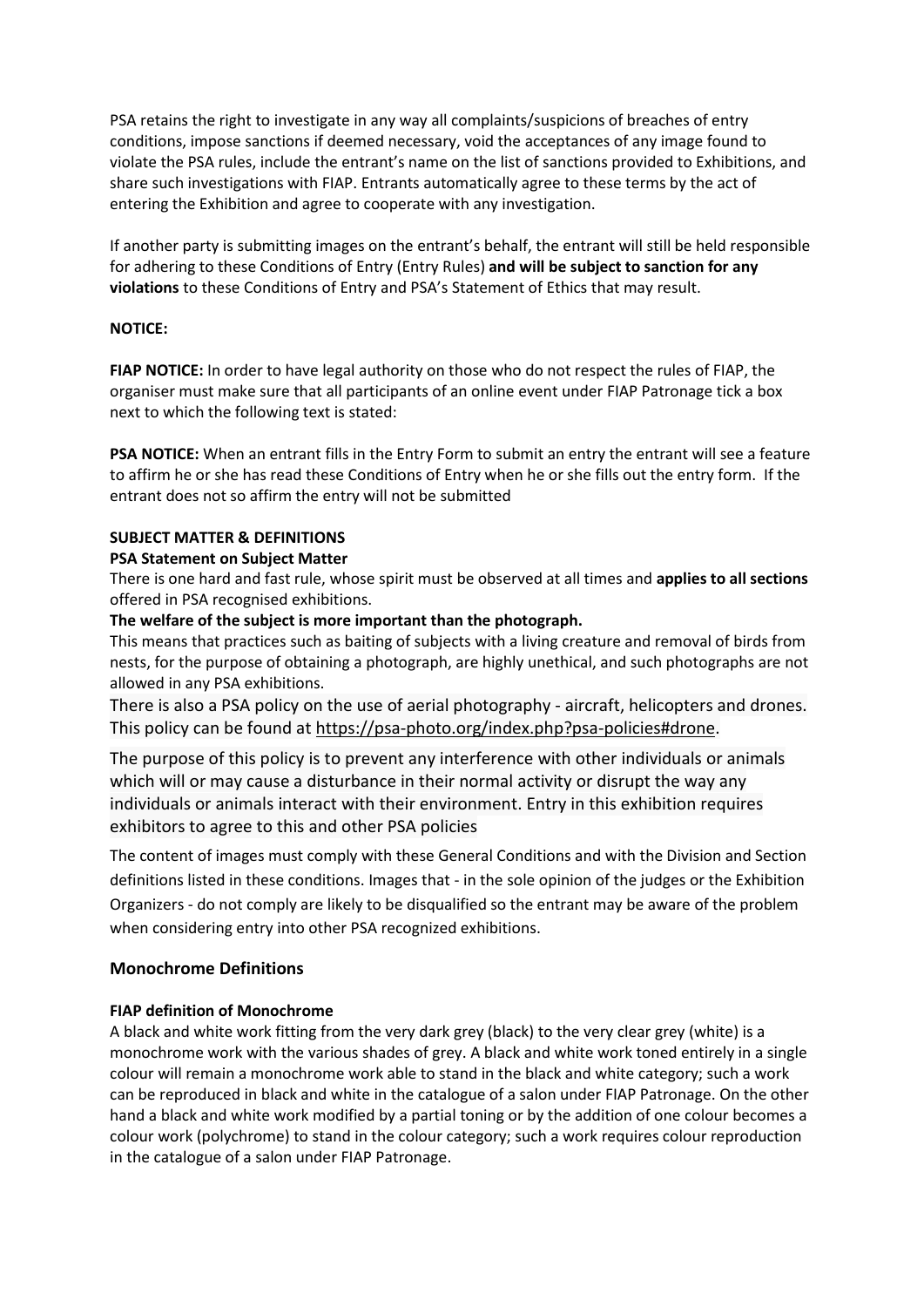# **PSA Monochrome Definition**

An image is considered to be Monochrome only if it gives the impression of having no color (i.e. contains only shades of grey which can include pure black and pure white) OR it gives the impression of being a greyscale image that has been toned in one color across the entire image. (For example by Sepia, red, gold, etc.) A greyscale or multi-colored image modified or giving the impression of having been modified by partial toning, multi-toning or by the inclusion of spot coloring does not meet the definition of monochrome and shall be classified as a Color Work.

Monochrome images may not be entered in PID Color sections.

# **Photojournalism Definition**

Photojournalism entries are images with informative content and emotional impact, reflecting the human presence in our world. The journalistic (story-telling) value of the image should receive priority over pictorial quality. Images that misrepresent the truth, such as those from events or activities arranged specifically for photography, or of subjects directed or hired for photography, are not eligible.

Techniques that add, relocate, replace, remove or change any element in the original scene, except by cropping, are not permitted. The only allowable modifications are removal of dust, scratches or digital noise and restoration of the appearance of the existing scene, or complete conversion to full monochrome. Other derivations, including infrared, are not eligible.

The Human Interest award is given to an image which depicts a person or persons in an interactive, emotional or unusual situation**, excluding sports action**.

# **PSA Photo Travel Definition**

A Photo Travel image expresses the characteristic features or culture of a land as they are found naturally. There are no geographical limitations. Images from events or activities arranged specifically for photography, or of subjects directed or hired for photography are not permitted. Close up pictures of people or objects must include features that provide information about the location.

Techniques that add, relocate, replace or remove any element of the original image, except by cropping, are not permitted. The only allowable adjustments are removal of dust or digital noise, restoration of the appearance of the original scene, and complete conversion to greyscale monochrome. Other derivations, including infrared, are not permitted. All images must look natural.

# **Attention is drawn to the PSA Statement on Subject Matter which applies to all sections**